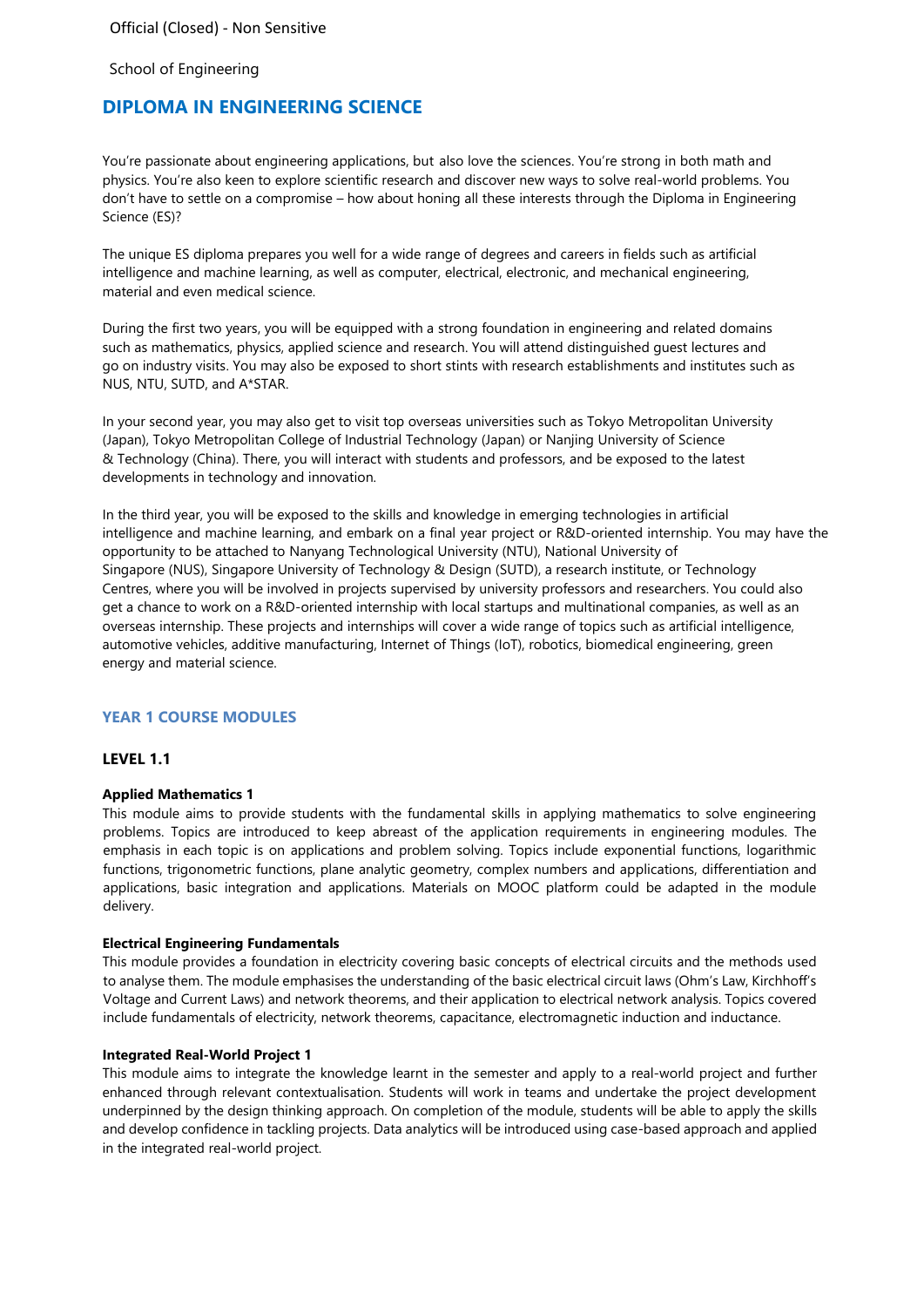The Career & Professional Preparation 1 will be incorporated to give students a foundational introduction to their three-year diploma course curriculum and how it prepares them for industry. It will help them to embark on their course with the end in mind, through guided reflection of their personal characteristics, and producing an overall game plan for their future education and career goals

### **Mechanical Engineering Fundamentals**

This module introduces students to the study of external forces in two dimensions and their effect on particles and rigid bodies that are at rest. Students learn the skills to analyse the forces acting on the bodies by drawing freebody diagrams and applying the conditions of equilibrium. Topics include forces and resultants, moments and couples, equilibrium and the concepts of plane friction. This module also aims to equip students with the skills to analyse problems of rigid bodies in motion. Only linear motion in two dimensions will be covered. Topics include kinematics and kinetics of linear motion.

# **Programming**

This practice-oriented module equips students with basic knowledge and skills in computer programming using a suitable high-level language. The main topics include basic computer programming concepts and fundamental programming constructs such as sequences, selection and repetition.

# **LEVEL 1.2**

# **AC Circuits**

The aim of the module is to provide first year students with a basic knowledge of the fundamental principles in electric circuit analysis. The module first explores DC network theorems such as Kirchhoff's Laws, Thevenin's Theorem and Principle of Superposition. Application of the theorems are then extended to AC circuits which involve impedances such as capacitance and inductance. The module also includes analysis of simple AC series, parallel and series-parallel combination circuits, concept of AC power and understanding of power factor and its effect on electrical energy usage.

### **Analogue Electronics**

The aim of this module is to lay the foundations in analogue electronics. At the end of this module, students will acquire content knowledge and understanding on the basic concepts of analogue electronics and some applications. Key topics covered in this module include operating characteristics, working principles and applications of discrete electronic devices such as various types of diodes, MOSFETs and BJTs. Practical circuits will be used to enhance and strengthen the learners' knowledge so that they will acquire the relevant competencies to move on to more specialised modules.

### **Applied Mathematics 2A**

This module aims to provide students with the fundamental skills in applying mathematics to solve engineering problems. Topics are introduced to keep abreast of the application requirements in engineering modules. The emphasis in each topic is on applications and problem solving. Topics include further techniques of integration, applications of using exponential, logarithmic & trigonometric integrals, Fourier series, first-order differential equations, Laplace transform and applications, matrices and determinants. Materials on MOOC platform could be adapted in the module delivery.

### **Digital Fundamentals**

This module introduces the basic concepts of digital systems. It covers the basics of combinational and sequential logic circuits. Flip-flops and their application in counters and registers will also be discussed. This basic knowledge is essential for students to be able to understand, analyse, and design basic digital circuit system.

### **Integrated Real-World Project 2**

This module aims to integrate the knowledge learnt in the semester and apply to a real-world projects with service learning as the main emphasis. Students will work in teams and undertake the project development underpinned by the design thinking approach. On completion of the module, students will be able to apply the skills and develop confidence in designing solutions to problems faced at service learning partners' premises.

This module will also imbue in students a sense of civic consciousness in the context of engineering and society. It serves to create awareness amongst students about the impact of engineering on society in general. In the process it introduces the application of cultural quotient (CQ) skills and mould students' disposition to understand and collaborate across diverse cultures in real world settings.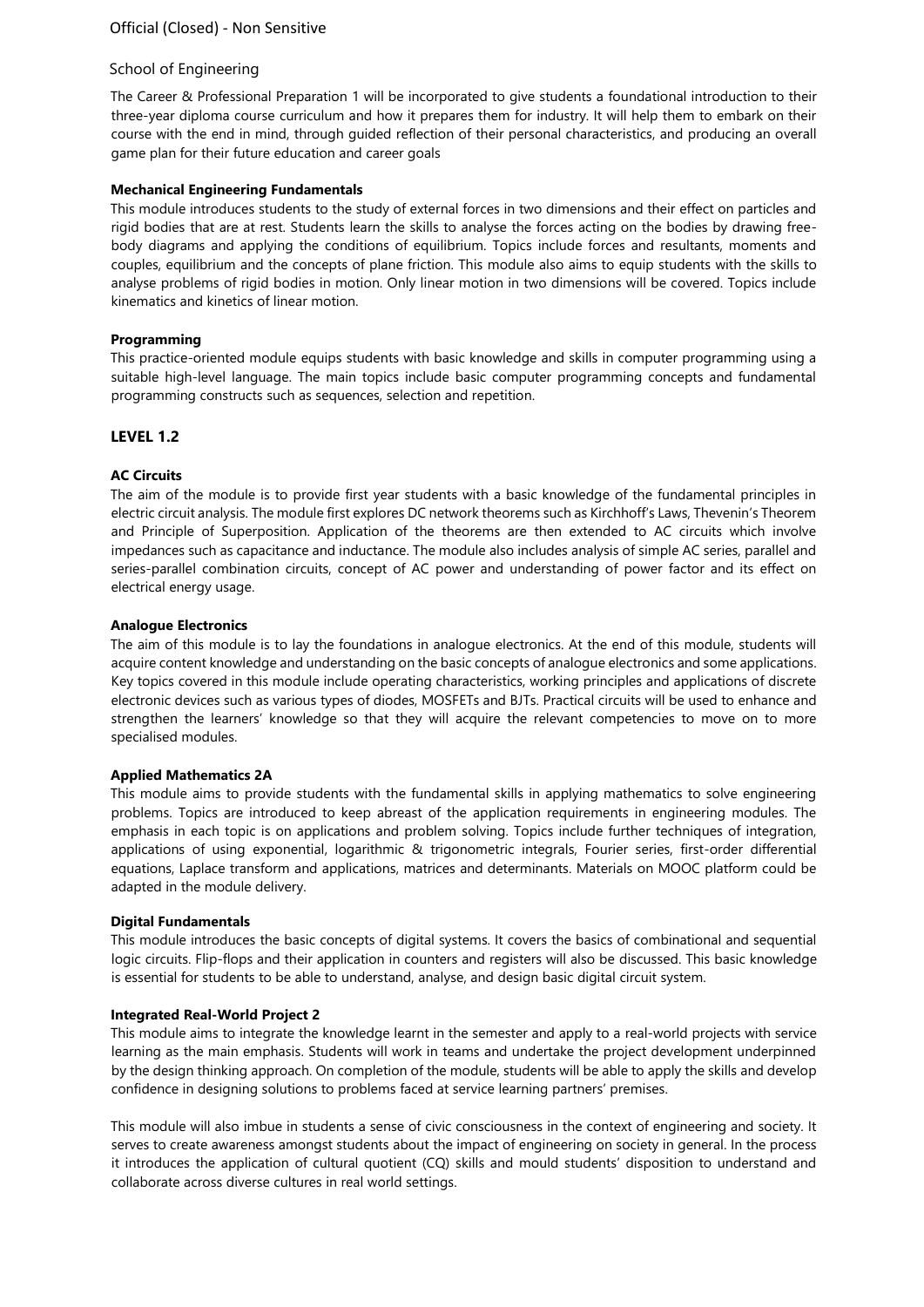# **YEAR 1 COURSE CURRICULUM**

| <b>Module Name</b>                         | <b>Credit Units</b> |
|--------------------------------------------|---------------------|
| Level 1.1 (20 hours per week)              |                     |
| <b>Applied Mathematics 1</b>               | 4                   |
| <b>Electrical Engineering Fundamentals</b> | 3                   |
| English Language Express*                  | ΝA                  |
| Innovation Made Possible^                  | 3                   |
| Integrated Real-World Project 1            | 4                   |
| Mechanical Engineering Fundamentals        | 3                   |
| Programming                                | 3                   |
| Level 1.2 (21 hours per week)              |                     |
| <b>AC Circuits</b>                         | 3                   |
| Analogue Electronics                       | 3                   |
| <b>Applied Mathematics 2A</b>              | 4                   |
| Communication Essentials^                  | 3                   |
| Digital Fundamentals                       | 3                   |
| Health & Wellness <sup>^</sup>             | 1                   |
| Integrated Real-World Project 2            |                     |

**Notes:**

^ For more details on Interdisciplinary Studies (IS) electives, please log on to [www.np.edu.sg/is](http://www.np.edu.sg/is/)

\* This module is only offered to students who are weaker in the English Language.

#### **IS Modules**

The School of Interdisciplinary Studies (IS) delivers a broad-based curriculum, which nurtures a new generation of professionals with multidisciplinary skills and an innovative and entrepreneurial spirit to meet the challenges of a knowledge economy. IS offers both prescribed modules and electives to challenge boundaries. Prescribed modules develop students' competencies in core areas such as Communication, Innovation and Enterprise, Culture and Communication, and Personal Mastery and Development, while elective modules provide insights into Arts and Humanities, Business, Design, and Science and Technology.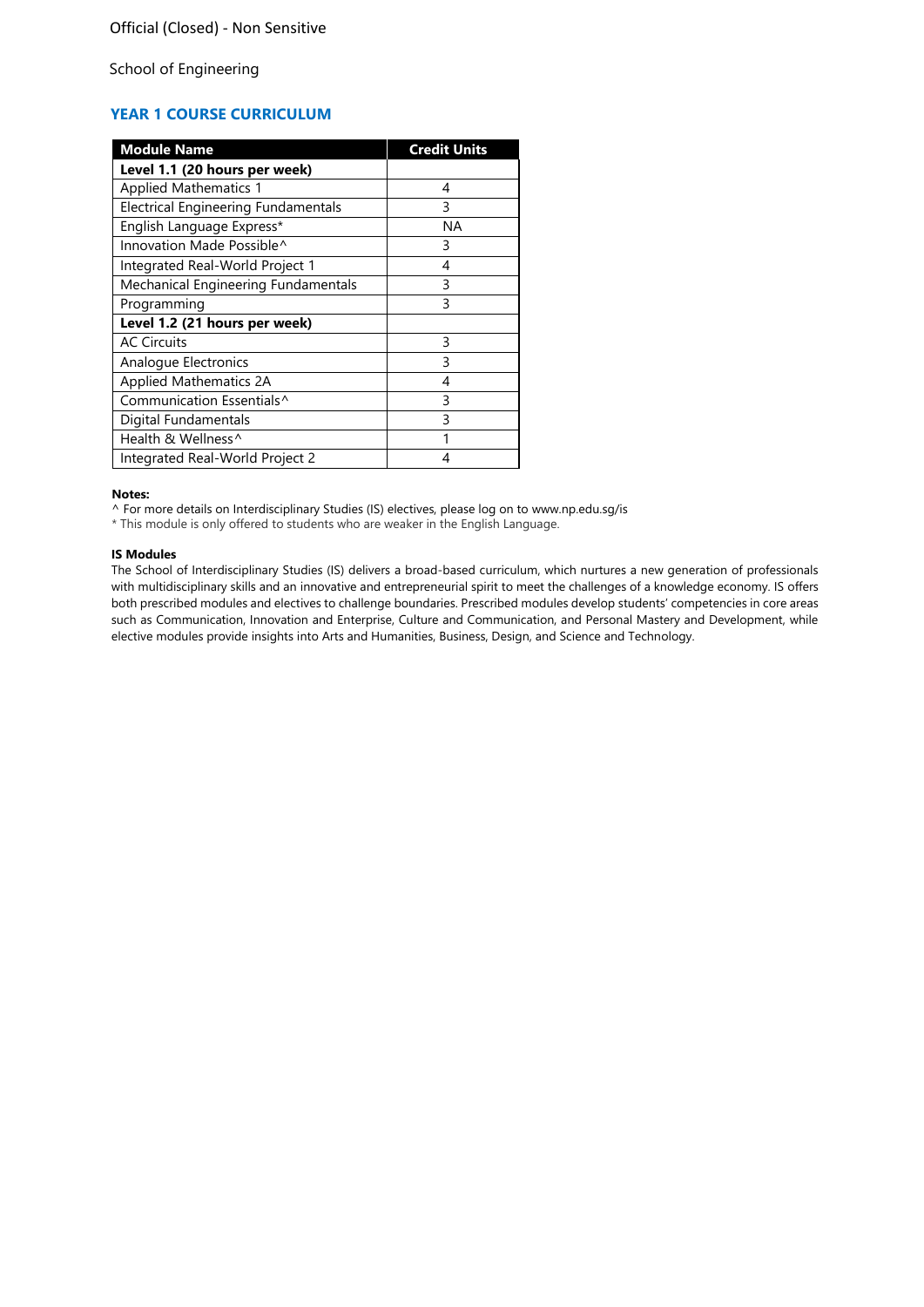# **YEAR 2 COURSE MODULES**

### **LEVEL 2.1**

### **Integrated Real-world Project 3**

This module aims to integrate the knowledge learnt in the semester and apply to a real-world projects with service learning as the main emphasis. Students will work in teams and deploy their projects at service learning partners' premises. On completion of the module, students will be able to apply the skills and develop confidence in delivering projects at the higher levels.

The Career and Professional Preparation 2 will be incorporated to equip students with skills necessary to seek and secure work. They will also be equipped to communicate their personal brand in a positive way. As students sharpen their communication skills, they will also learn how to market themselves effectively.

### **Materials & Manufacturing Technology**

This module introduces students to properties of common engineering materials with emphasis on mechanical testing methods, heat-treatment, international standard specifications, and selection and applications of such materials. Topics include classification of materials, mechanical testing, alloying, steels, non-ferrous alloys, plastics, ceramics and composites. For manufacturing technology, students will acquire the basic knowledge and skills of manufacturing processes, including drilling, turning, milling, grinding, non-conventional machining, welding and assembly.

#### **Object-oriented Programming**

This module introduces object-oriented programming to students who already have a foundation in procedural programming. It covers the fundamental concepts of object-oriented programming with introduction to basic web and database applications.

#### **Physics 1**

This module covers the topics of Classical Mechanics. Students learn the laws of motion in both one and two dimensions. They also study concepts of work and energy for linear systems including linear momentum and collision. The practical sessions will introduce students to system modelling and simulation using MATLAB.

#### **Thermofluids**

Students will learn the basic laws governing the behaviour of fluids under the influence of energy transfer. Topics include systems concept, temperature and pressure, fluid statics, fluid in motion, continuity equation, laminar and turbulent flows, ideal incompressible flow, Bernoulli's equation, flow measurement and Pitot tube, external flow and application of thermofluids' principles in simple engineering systems.

### **LEVEL 2.2**

### **Data Structures & Algorithms**

This module's focus is on algorithms, not user interface. Code implementation platform is mainly C++. Basic data structures covered in this module include array, linked-list, stack, queue and binary search tree. For each of these data structure, students learn to devise algorithms, where appropriate, to add, to delete, to search or to sort data etc. Brief introduction to encryption and hash coding concepts are covered in advanced topics leading to an appreciation of block-chain technology from software perspective.

#### **Embedded System**

This module aims to equip students with a basic fundamental in microcontroller and embedded System. Students will acquire the necessary skills and knowledge through a series of practical projects and real-world applications. Students will be able to implement a microcontroller based system and interfacing with various input/output components as well as sensors.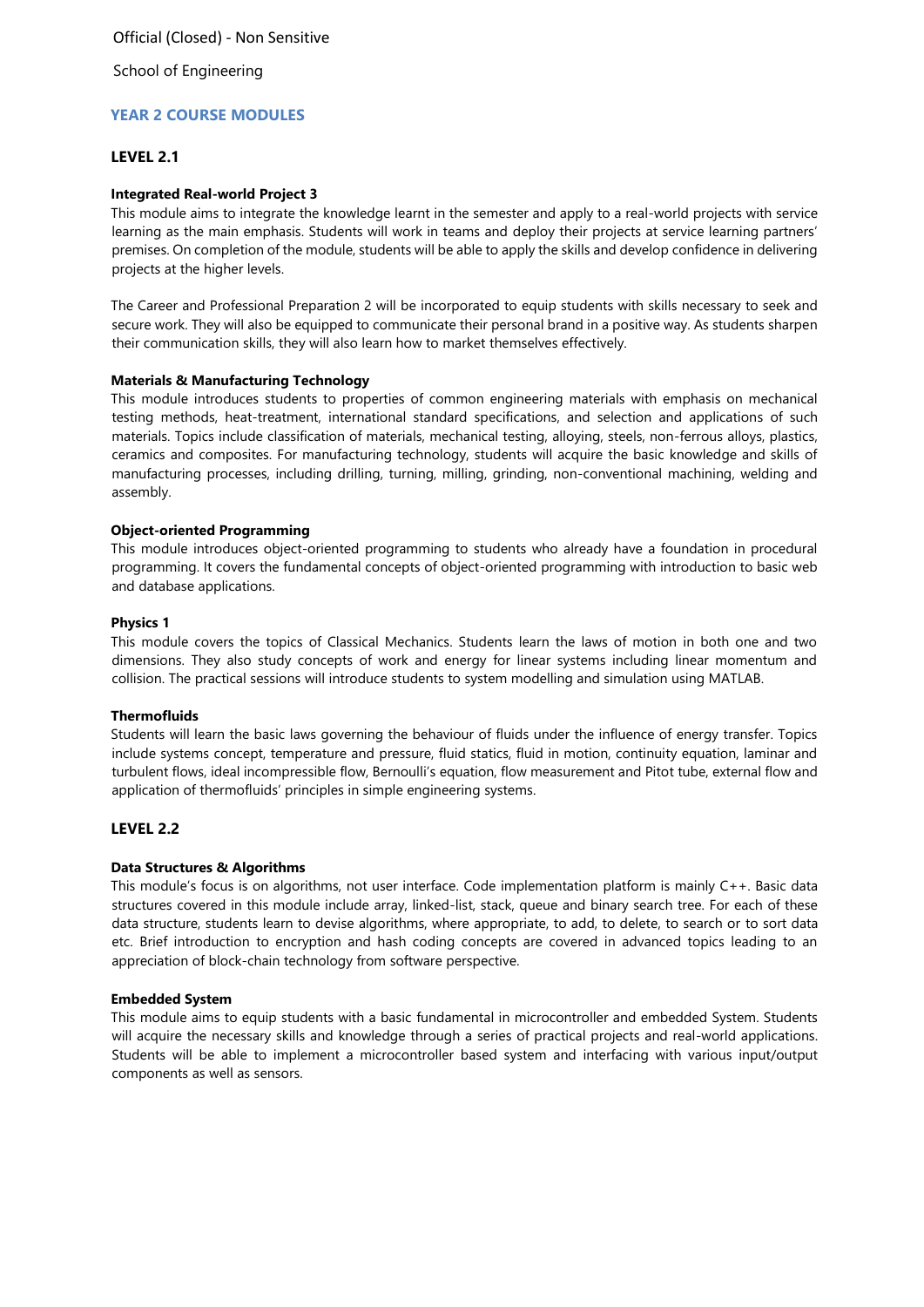#### **Integrated Real-World Projects 4**

This module will guide students to integrate various domain knowledge acquired to develop working models of engineering systems. Students have the opportunity to participate in projects at local universities & research institutions, start-up companies and at various Technology Centres in NP.

The module serves as a step stone to prepare students for their Integrated Real-World Project 5. The projects aim to get students to learn the proper process of conducting a research & development project from the beginning to the finish, starting from identifying the problem(s), defining the specifications, project scheduling, researching for solutions, evaluating & selecting designs, implementation & refinement, and report writing and presentation.

This module will also imbue in students a sense of civic consciousness in the context of engineering and safety. The module will also imbue in students' a safety-oriented mindset and develop students' workplace safety and health (WSH) competencies and raise their safety awareness of self and their surroundings

#### **Physics 2**

This module builds on Physics 1 and extends the coverage into other aspects of Physics such as Electrostatics and Magnetism. Students will be required to work on two mini projects which are related to the different physical concepts covered in this module.

| <b>Module Name</b>                     | <b>Credit Units</b> |
|----------------------------------------|---------------------|
| Level 2.1 (18 hours per week)          |                     |
| Integrated Real-World Project 3        | 4                   |
| Materials & Manufacturing Technology   | 3                   |
| <b>Object Oriented Programming</b>     | 4                   |
| Physics 1                              | 4                   |
| Thermofluids                           | 3                   |
| Level 2.2 (19 hours per week)          |                     |
| Data Structures & Algorithms           | 4                   |
| Embedded System                        | 5                   |
| Integrated Real-World Project 4        | 4                   |
| Physics 2                              | 4                   |
| World Issues: A Singapore Perspective^ | 2                   |

## **YEAR 2 COURSE CURRICULUM**

#### **Notes:**

^ For more details on Interdisciplinary Studies (IS) electives, please log on to [www.np.edu.sg/is](http://www.np.edu.sg/is/)

#### **IS Modules**

The School of Interdisciplinary Studies (IS) delivers a broad-based curriculum, which nurtures a new generation of professionals with multidisciplinary skills and an innovative and entrepreneurial spirit to meet the challenges of a knowledge economy. IS offers both prescribed modules and electives to challenge boundaries. Prescribed modules develop students' competencies in core areas such as Communication, Innovation and Enterprise, Culture and Communication, and Personal Mastery and Development, while elective modules provide insights into Arts and Humanities, Business, Design, and Science and Technology.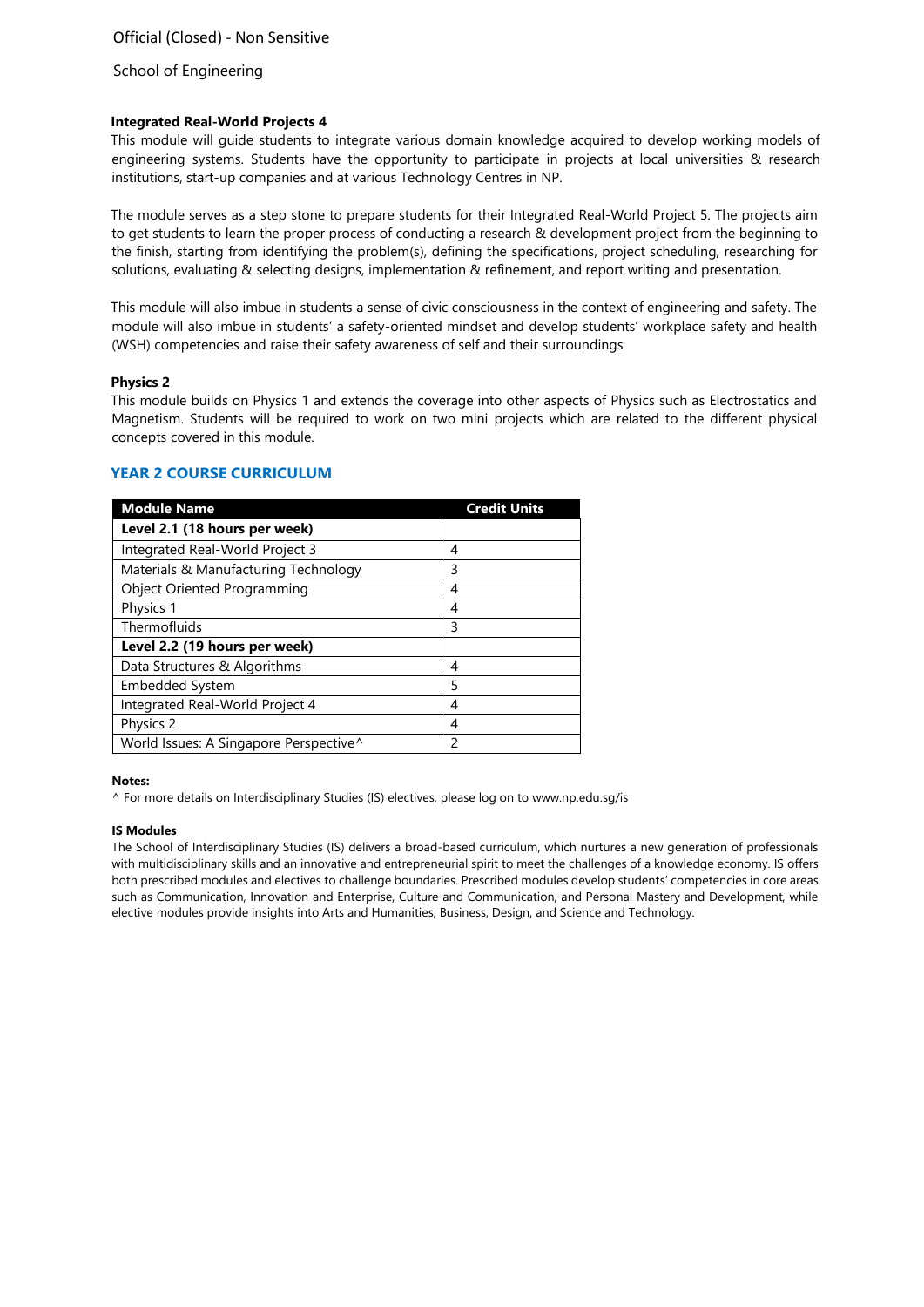# **YEAR 3 COURSE MODULES**

#### **LEVEL 3.1**

#### **Artificial Intelligence & Machine Learning**

The module aims to cover knowledge representation and reasoning which are fundamentals of artificial intelligence (AI) with a focus on the computing aspect of AI and machine learning. Students will learn AI's underlying enabling technologies such as machine learning and neural networks. They will also learn how to use Python to develop simple applications for machine learning.

### **Circuit Analysis & Design**

This module aims to provide students with a sound grounding of the concepts and methods in circuit analysis and design. Topics covered include impedance, transient behaviors of RLC circuits, frequency response, spectrum & resonance, and filters. The practical sessions will introduce students to circuit design and simulation.

### **Integrated Real-world Project 5**

This module will give students an opportunity to integrate and apply knowledge in research and development projects at local universities & research institutions, start-up companies and at various Technology Centres in NP. Besides research, design and project management skills, the emphasis will also be on innovation, creativity, teamwork and enterprise.

This module will also imbue in students a sense of civic consciousness in the context of engineering and sustainability. It will develop students' competencies in sustainable development, raise their awareness of sustainability in the context of society and the environment, and appreciate the impact engineering solutions may have on the environment.

#### **System Modelling & Control**

The module focuses on modelling the dynamics and servo systems, analysis of system responses and shaping the dynamic response through closed-loop control. Students will learn the principles of systems modelling, simulation, analysis and control, and the application of these principles in systems analysis and synthesis. Major topics include modelling single discipline and mixed systems, Laplace transform, s-plane, standard forms, time-domain specifications, effects of control actions on system performance, and frequency response analysis.

### **LEVEL 3.2**

### **Final Year Project**

In this module, students will work in teams to design and develop a product or system related to a real world project. In the project, students learn to apply their knowledge and skills in creative problem solving, engineering and design, teamwork and project management. This module focuses on the identification of problem or need, research and design. Student are required to fabricate the prototype, assemble the parts, test and refine the prototype, and prepare the refined design and a project report. Students are also required to do a final presentation to a panel of examiners.

#### **6-Month Internship (Local/Overseas)**

The six-month internship will provide students with the opportunity to apply the knowledge acquired in the classroom to work situations, and demonstrate problem solving, communication and interpersonal skills in a work environment. The programme enables students to hone their ability to work independently and in teams, while they take on one or more practical projects under the supervision of industry practitioners. The objective is to develop a professional approach to work based on the relevant code of practice.